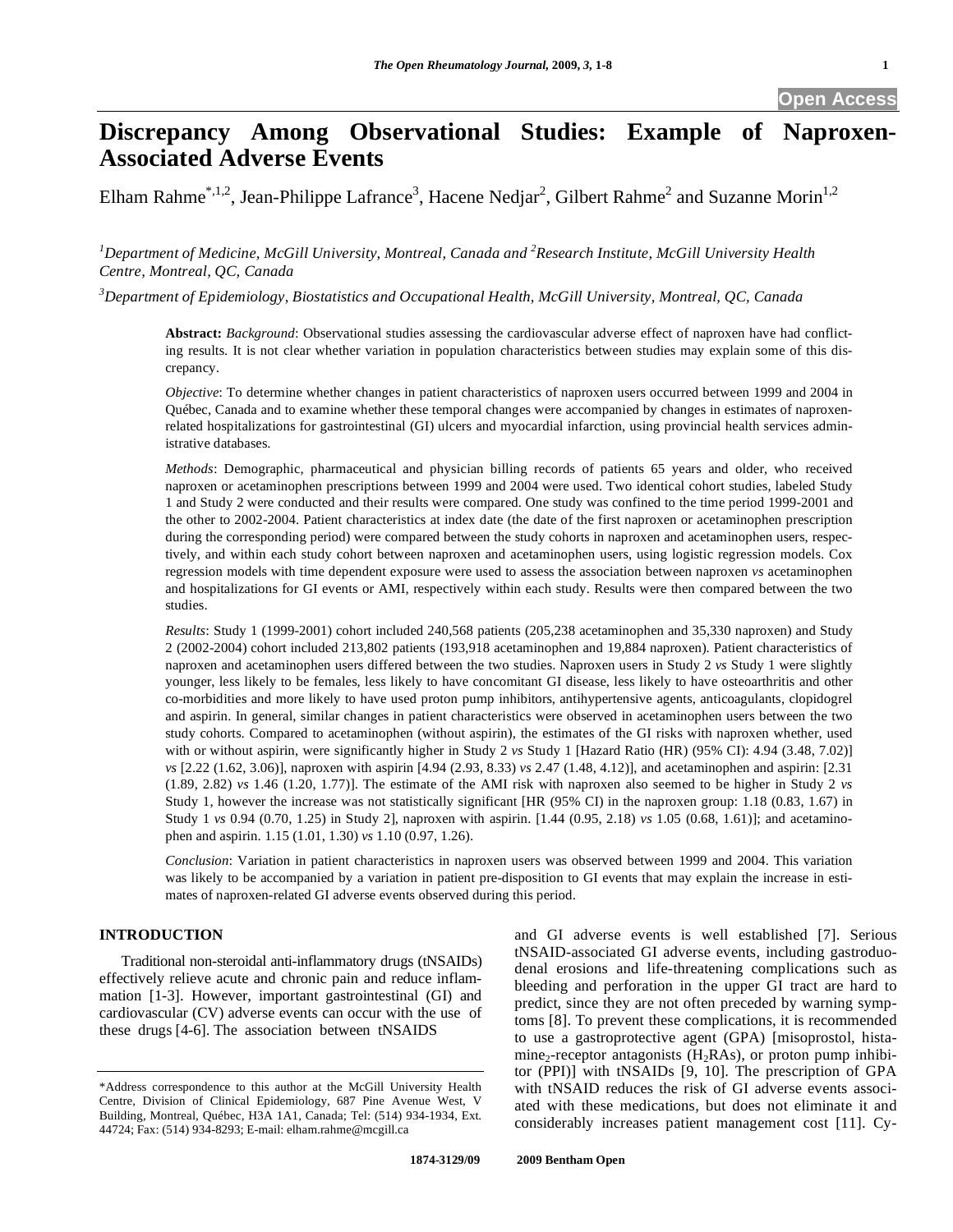clooxygenase (COX)-2 selective NSAIDs have been shown to have an improved GI safety profile as compared to tNSAIDs [4, 12]. However, some clinical trials have found that some COX-2 selective NSAIDs may have serious CV adverse events [4, 13-15]. Some studies have also suggested that the CV risk is not unique to COX-2 selective NSAIDs, but may be common to all NSAIDs [16]. Naproxen is among the tNSAIDs that are frequently used in Québec [17]. At least one clinical trial has found that naproxen may have an improved CV safety profile over some COX-2 selective NSAIDs [4]. Patients in this trial were not allowed to use aspirin and it was suggested that the use of aspirin with COX-2 inhibitors in the patients at risk of CV adverse events may decrease this risk [4]. Clinical trials, specifically designed to study the CV adverse events with naproxen or with the combination of naproxen and aspirin, are lacking. The health care community has relied on observational studies to assess these events in real life settings. Several studies have been conducted in various countries and provinces, but results are conflicting [18-20]. Reasons explaining differences in results between studies have not been delineated. The characteristics of patients using naproxen in clinical practice may differ substantially from those of patients that are included in clinical trials from which sick patients are usually excluded. These characteristics may also differ between countries and between provinces or states within the same country, because of different drug regulation policy or marketing strategies. The characteristics of the population using a certain medication may also change overtime within the same province or state, when knowledge about the medication changes or when a new medication is marketed.

 We used health services administrative databases to determine whether changes in patient characteristics occurred among naproxen and acetaminophen users in 2002-2004 *vs*  1999-2001 in Québec, Canada, and to examine whether these temporal changes were accompanied by changes in estimates of naproxen *vs* acetaminophen-related hospitalizations for GI events and acute myocardial infarction (AMI).

#### **METHODS**

#### **Data Sources**

 Data for this study were obtained from the Québec health services administrative databases administered by the Régie de l'assurance maladie du Québec (RAMQ). In Québec, Canada, all persons aged 65 years or older, who received social assistance, and those who do not have private drug insurance through their employer since 1997 are eligible for coverage, under the drug reimbursement program administered by RAMQ. The RAMQ prescription drugs database contains information on all outpatient dispensed prescriptions, including drug name, dispensation date, dosage, form, duration, and quantity of the drug dispensed. Drugs dispensed to patients during stays in the hospitals or public nursing homes, and over-the-counter drugs are not included in the database. Coverage for outpatient and inpatient physician services is universal. The RAMQ physician claims databases contained information on physician encounters, including date of the visit, place (outpatient clinic, or hospital), encrypted identification number of the physician, specialty of the physician, procedure performed (e.g. endoscopy) and diagnosis coded, using the *International Classification of*  *Diseases, 9th Revision* (ICD-9). The Québec hospital discharge summary database provides information on all hospital admissions for the entire province. This information includes primary and up to 15 secondary diagnoses (coded according to the ICD-9 codes during the study period), admission and discharge dates, and procedures done. These databases are linkable through a unique patient identifier. Naproxen, aspirin and acetaminophen were available during the study period to all covered patients without any restriction to their use. Acetaminophen and aspirin were also available over the counter.

 Permission from the Government of Québec ethics committee, the Commission d'accès à l'information, was obtained to use the data.

#### **Design and Data**

 We conducted and compared the results of two separate population-based retrospective cohort studies, using the same design, methodology and data source, but covering two different time periods, January 1999 -December 2001 (Study **1**) and January 2002- December 2004 (Study **2**), respectively. In both studies, we used RAMQ and hospital admission records of patients aged 65 years or older, who filled at least one prescription for naproxen or acetaminophen during the corresponding study period. Hospitalizations for upper GI events (ulcer, bleeding or perforation) and for AMI during that period were identified from the hospital discharge summary database.

#### **Inclusion/Exclusion Criteria**

 Two cohorts, one for each study, were constructed in a similar manner. The date of the first filled prescription for naproxen or acetaminophen during each study period, respectively, was considered as the patient's index date for the corresponding cohort. New users in each cohort were defined as patients, who had not filled a prescription for the study medications in the year prior to the index date. Patients with a GI or AMI hospitalization, as defined below, in the year prior to the index date were excluded. Patients who filled prescriptions for both naproxen and another NSAID or naproxen and acetaminophen on the index date were also excluded.

# **Outcome Measure**

 The outcomes of interest were the first hospitalization for an upper GI event (ulcer, bleeding or perforation in the stomach or duodenum) or for AMI during the corresponding study period. Hospitalization was considered only for the patients who were discharged from acute care hospitals with GI event (ICD-9 codes: 531.x, 532.x, 533.x, 534.x, 578.x) or AMI (ICD-9 code 410.x), recorded as the most responsible diagnosis (primary discharge diagnosis).

#### **Follow-Up**

 In each cohort, patients were followed from their index date to the earliest of: an upper GI hospitalization, an AMI hospitalization, death or the end of the corresponding study period.

# **Drug Exposures**

 Exposure to a study drug was defined as the number of days of medication supplied, as recorded in the database, in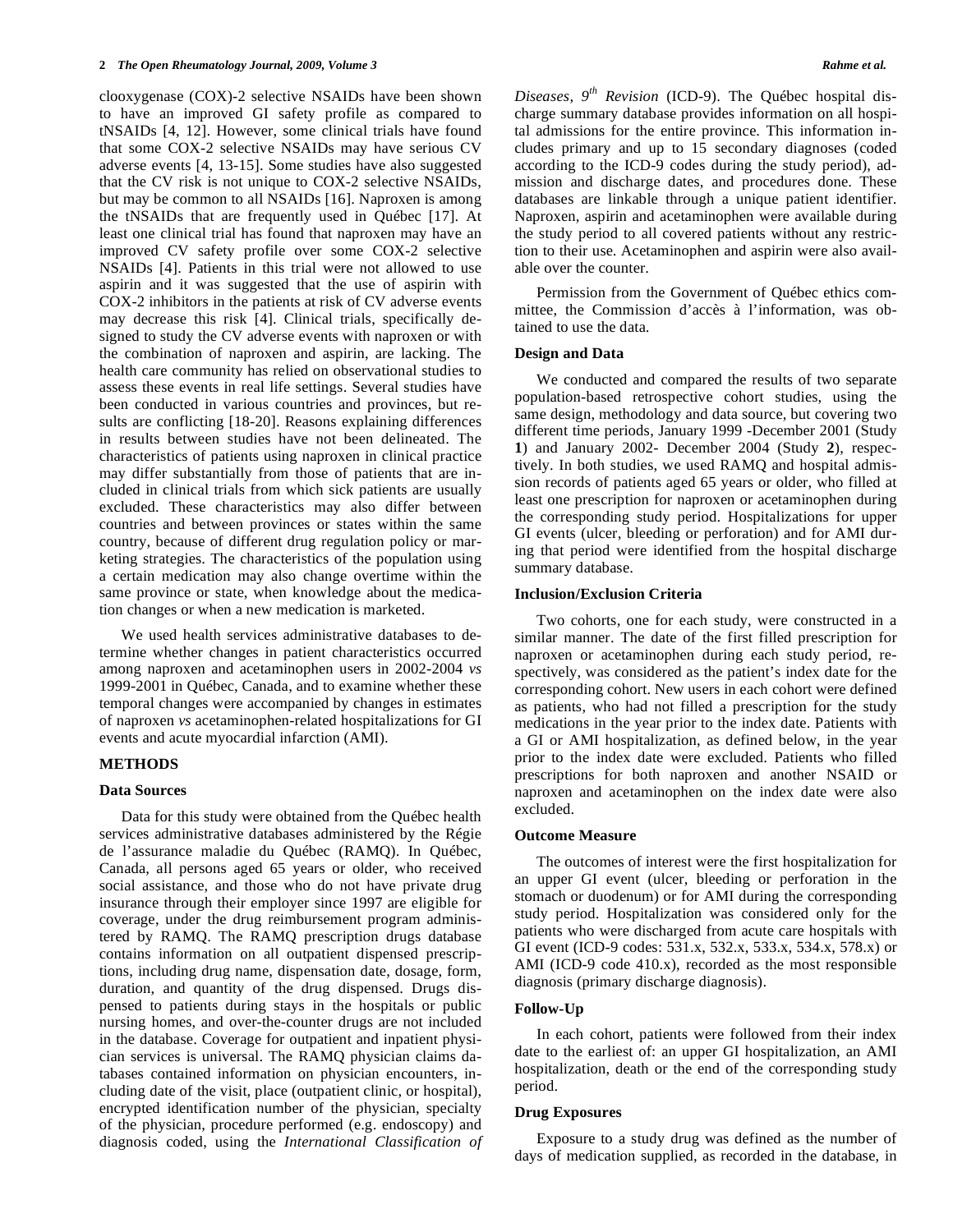addition to a grace period of 25% of this number. A hospitalization for GI or AMI event that occurred during an exposure period was attributed to that period. Events that occurred during a period overlapping two study drugs were attributed to the drug dispensed last. This assumes that the patient stopped the use of the first drug at the date of the second drug dispensing. This assumption was checked in a sensitivity analysis. Exposure episodes, where two different study drugs were dispensed on the same day were excluded from the analyses. The use of aspirin may affect both GI and CV adverse events, as we had found in a previous study that the utilization of aspirin increased significantly among NSAID and acetaminophen users between 1999 and 2004 [21], we separated exposure episodes into those with and those without aspirin. Therefore, exposure episodes were classified into four categories: naproxen and aspirin, acetaminophen and aspirin, naproxen alone, and acetaminophen alone. A prescription of acetaminophen was classified as acetaminophen and aspirin, if the patient filled an aspirin prescription, which supplied days overlapped those for acetaminophen. The naproxen and aspirin category was defined in a similar manner. Patients in these categories were termed "users of aspirin". All exposure episodes occurred during follow-up were considered in the analyses. Therefore, patients could contribute time to more than one exposure category.

# **Patient Characteristics**

 Patient characteristics that were assessed at the index date were: age and gender; prescription for NSAIDs, use of GPA, antihypertensive agents, antidiabetic agents, lipid lowering agents or vasodilators in the prior year; prescriptions for corticosteroids, anticoagulants, clopidogrel or aspirin in the prior three months; GI events in the prior year (upper GI investigations (endoscopy, Barium swallow) and diagnoses of ulcer in the upper GI tract), ischemic heart disease, congestive heart failure, cerebrovascular disease, peripheral vascular disease, chronic or acute renal failure, anemia or blood diseases, chronic obstructive pulmonary disease (COPD), and osteoarthritis or rheumatoid arthritis.

# **Statistical Analyses**

 Patient characteristics at the index date were compared between naproxen and acetaminophen patients within each cohort, respectively, and between the two cohorts within naproxen and acetaminophen patients, respectively, using logistic regression models. In each study, the GI and AMI risks with naproxen used either with or without concomitant aspirin were compared to those with acetaminophen (without concomitant aspirin), using multivariable Cox regression models with time-dependent exposures and fixed baseline patient characteristics. Times of non-exposure were not included in the model to facilitate the analysis. Discontinuous time intervals removed the subjects from the risk sets during the time of non-exposure [22]. Sensitivity and sub-group analyses were conducted in each study. In the sensitivity analysis, events that occurred during overlapping times were attributed to the drug dispensed first and in sub-group analyses all analyses were repeated considering only 'New users'. All statistical analyses were performed using SAS for Linux, version 9.2 (SAS Institute Inc., Cary, NC, USA).

# **RESULTS**

# **Patient Characteristics at Index Date**

 In Study 1 (1999-2001), the cohort included 240,568 patients (205,238 acetaminophen and 35,330 naproxen), and in Study 2 (2002-2004), the cohort included 213,802 patients (193,918 acetaminophen and 19,884 naproxen). Patient characteristics are displayed in Table **1** by cohort and study drug used at index date. Results of the logistic regression models, comparing patient characteristics between cohorts within users of each study drug, are also displayed in Table **1**. As compared to patients who used naproxen in 1999- 2001, those who used it in 2002-2004 were 16% less likely to be females, 38% less likely to have had an outpatient diagnosis of GI ulcer, but 75% more likely to have used a PPI at the index date. They were also more likely to have filled prescriptions for PPIs (93%), antihypertensive agents (37%), anticoagulants (47%), clopidogrel (79%), and aspirin (57%) in the prior year; less likely to have had a diagnosis with osteoarthritis (27%), and CV diseases or COPD in the prior year (Table **1**). In general, similar differences were observed among acetaminophen users across the two cohorts (Table **1**). Table **2** displays the results of the logistic regression models comparing patient characteristics between acetaminophen and naproxen users within each cohort among all patients and among new users, respectively. In both cohorts, patients using naproxen were younger, included fewer females, had less GI or CV diseases and more of them had a diagnosis of arthritis.

# **Naproxen, Acetaminophen and Aspirin Utilization in Follow-Up**

 The total number of prescriptions filled by study patients during follow-up and the number of patient-years (p-years) of exposure from each exposure category are reported in Table **3**. Patients in the first cohort filled 1,223,017 prescriptions for acetaminophen (only), 549,497 prescriptions for acetaminophen and aspirin, 134,991 prescriptions for naproxen (only), and 34,008 prescriptions for naproxen and aspirin, while patients in the second cohort filled 1,238,624 prescriptions for acetaminophen (only), 826,057 prescriptions for acetaminophen and aspirin, 90,045 prescriptions for naproxen (only), and 34,537 prescriptions for naproxen and aspirin.

# **Hospitalizations for Gastrointestinal Events**

 Unadjusted rates of GI hospitalizations seemed to be higher for naproxen users in Study 2 *vs* Study 1 (6.57/1000 p-years in 1999-2001 and 8.28/1000 p-years in 2002-2004) and lower in acetaminophen users (4.46/1000 p-years and 3.07/1000 p-years, respectively) (Table **3**). Results from the time-dependent Cox regression models, comparing the adjusted hazard ratios (HR) of GI hospitalization between the exposure categories are shown in Table **4**. Compared to patients using acetaminophen (without aspirin), the adjusted HR [95% confidence interval (CI)] of hospitalization for upper GI events was higher in Study 2 *vs* Study 1 among users of naproxen without aspirin 4.94 (3.48, 7.02) *vs* 2.22 (1.62, 3.06). This difference was statistically significant as evidenced by the non-overlapping confidence intervals. The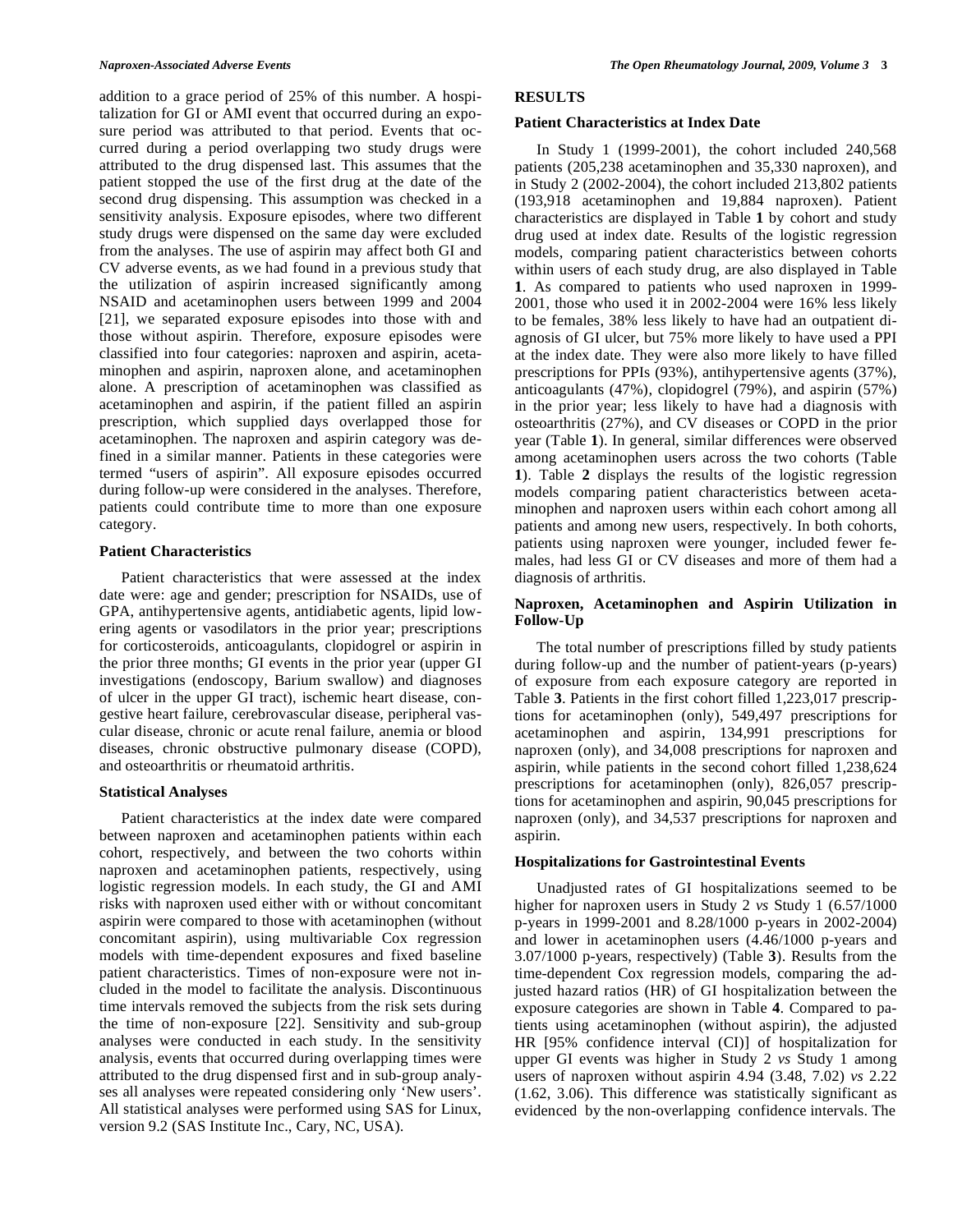|                                 | Acetaminophen  |                |                  | <b>Naproxen</b> |                |                    |
|---------------------------------|----------------|----------------|------------------|-----------------|----------------|--------------------|
|                                 | Study 1        | Study 2        | OR (95% CI)      | Study 1         | Study2         | OR (95% CI)        |
| Total No. of patients           | 205,238        | 193,918        |                  | 35,330          | 19,884         |                    |
| Female%                         | 62.7           | 62.0           | 0.95(0.94, 0.96) | 57.6            | 52.8           | 0.84(0.81, 0.88)   |
| Age at index date $(\pm SD)$    | $76.5 \pm 7.1$ | $77.0 \pm 7.2$ | 1.01(1.01, 1.01) | $72.8 \pm 5.7$  | $72.5 \pm 5.6$ | 0.99(0.99, 1.00)   |
| NSAIDs in prior year            | 13.7           | 3.8            | 0.26(0.25, 0.27) | 36.4            | 22.4           | 0.54(0.52, 0.56)   |
| GI test in prior year %         | 9.8            | 8.6            | 0.75(0.74, 0.77) | 5.2             | 4.2            | 0.71(0.65, 0.78)   |
| Peptic ulcer disease            | 2.3            | 1.9            | 0.79(0.75, 0.83) | 1.2             | 0.7            | 0.62(0.51, 0.76)   |
| GPA in prior year               |                |                |                  |                 |                |                    |
| PPI                             | 18.7           | 29.4           | 1.86(1.83, 1.90) | 11.8            | 18.3           | 1.93(1.82, 2.03)   |
| $H2-RA$                         | 12.5           | 5.7            | 0.45(0.44, 0.46) | 8.5             | 3.7            | 0.47(0.43, 0.51)   |
| Misoprostol                     | 1.0            | 0.2            | 0.31(0.27, 0.35) | 2.3             | 0.5            | 0.48(0.39, 0.60)   |
| GPA at index date %             |                |                |                  |                 |                |                    |
| PPI                             | 5.0            | 9.8            | 1.50(1.46, 1.54) | 6.1             | 11.6           | 1.75(1.64, 1.87)   |
| $H2-RA$                         | 2.8            | 1.4            | 1.00(0.95, 1.06) | 2.3             | 1.2            | 0.88(0.76, 1.03)   |
| Misoprostol                     | 0.1            | 0.0            | 0.83(0.58, 1.20) | 2.6             | 0.5            | 0.28(0.23, 0.35)   |
| Comorbidities%                  |                |                |                  |                 |                |                    |
| Anemia blood disease            | 8.0            | 8.7            | 1.05(1.03, 1.08) | 4.1             | 3.9            | 0.97(0.89, 1.07)   |
| Renal failure (acute/chronic)   | 2.6            | 3.5            | 1.15(1.11, 1.20) | 0.9             | 1.0            | 1.00(0.82, 1.20)   |
| <b>COPD</b>                     | 10.5           | 8.9            | 0.82(0.80, 0.84) | 6.4             | 5.0            | 0.76(0.70, 0.82)   |
| Osteoarthritis                  | 14.4           | 13.9           | 1.14(1.12, 1.16) | 17.1            | 12.7           | 0.81(0.77, 0.85)   |
| Rheumatoid arthritis            | 1.6            | 1.5            | 1.04(0.98, 1.10) | 2.7             | 2.1            | 1.03(0.90, 1.16)   |
| Prior* CV risk %                |                |                |                  |                 |                |                    |
| <b>CHF</b>                      | 7.3            | 7.1            | 0.78(0.76, 0.80) | 2.6             | 2.0            | 0.71(0.62, 0.81)   |
| <b>IHD</b>                      | 21.7           | 22.5           | 0.88(0.86, 0.89) | 14.0            | 12.9           | 0.82(0.77, 0.87)   |
| <b>Acute CVD</b>                | 3.5            | 3.7            | 0.72(0.69, 0.74) | 1.4             | 1.1            | 0.53(0.44, 0.63)   |
| <b>PVD</b>                      | 5.1            | 4.7            | 0.77(0.75, 0.80) | 2.9             | 2.4            | 0.73(0.65, 0.82)   |
| Prior medication use%           |                |                |                  |                 |                |                    |
| Antidiabetic                    | 9.8            | 17.0           | 1.05(1.03, 1.07) | 10.2            | 11.1           | 0.99(0.93, 1.05)   |
| Antihypertensive                | 49.6           | 60.0           | 1.43(1.41, 1.45) | 37.7            | 45.2           | 1.37(1.31, 1.42)   |
| Lipid lowering agents           | 16.3           | 19.3           | 1.13(1.11, 1.15) | 16.9            | 17.5           | 0.95(0.90, 1.00)   |
| <b>SSRI</b>                     | 6.1            | 5.7            | 0.92(0.89, 0.94) | 3.5             | 2.9            | 0.83(0.75, 0.92)   |
| Vasodilator                     | 20.6           | 20.1           | 0.73(0.72, 0.74) | 12.1            | 9.8            | 0.67(0.62, 0.72)   |
| Medication use in prior 90 days |                |                |                  |                 |                |                    |
| Anticoagulant                   | 8.7            | 11.5           | 1.50(1.46, 1.53) | 1.8             | 2.4            | 1.47(1.29, 1.68)   |
| Corticosteroid                  | 6.2            | 6.3            | 1.08(1.05, 1.11) | 4.5             | 4.4            | 1.09(0.99, 1.20)   |
| Clopidogrel                     | 0.7            | 3.9            | 6.02(5.67, 6.40) | $0.2\,$         | 1.3            | 7.97 (5.97, 10.64) |
| Aspirin                         | 27.7           | 35.9           | 1.53(1.51, 1.55) | 19.1            | 25.2           | 1.58(1.50, 1.65)   |

**Table 1. Comparison of Patient Characteristics at Index Dates Between Study 2** *vs* **Study 1 Cohorts Using Logistic Regression Models** 

\*Identified in the prior year.

Abbreviations: GI= gastrointestinal; GPA= gastroprotective agent; PPI= proton pump inhibitor; H2RA= histamine-2 receptor antagonist; SSRI= serotonin reuptake inhibitor; COPD= chronic obstructive pulmonary disease; CHF= congestive heart failure; IHD= ischemic heart disease; CVD= cerebrovascular disease; PVD= peripheral vascular disease; CV= cardiovascular disease; OR= odds ratio; CI= confidence interval; SD= standard deviation.

HR of GI hospitalizations was also significantly higher in Study 2 *vs* Study 1 among users of acetaminophen with aspirin 2.31 (1.89, 2.82) *vs* 1.46 (1.20, 1.77), but not among users of naproxen with aspirin 4.49 (2.93, 8.33) *vs* 2.47 (1.48, 4.12), although results pointed to that direction.

# **Hospitalizations for Acute Myocardial Infarction**

 Unadjusted rates of hospitalizations for AMI seemed to be similar in Study 2 *vs* Study 1 among naproxen users, although results pointed to a possible small increase in Study 2 (Table **3**). Results from the time-dependent Cox regression models, comparing the adjusted HR of AMI hospitalizations between the exposure categories are shown in Table **4**. Compared to patients using acetaminophen (without aspirin), the adjusted HR (95% CI) of AMI hospitalization was also not statistically different between Study 2 and Study 1 in all other exposure categories, although results pointed to a possible small increase in Study 2 (Table **4**).

 Sensitivity analyses and subgroup analyses conducted in new users revealed similar results (data not shown).

# **DISCUSSION**

 This study compared the estimates of the risks of hospitalizations for upper GI events and AMI among naproxen and acetaminophen users, obtained from two identical studies conducted separately in the same geographical area over two different time-periods. Patient characteristics of users of these medications differed between studies and the risks of GI hospitalizations among naproxen *vs* acetaminophen users seemed to be higher in Study 2 *vs* Study 1. As we used the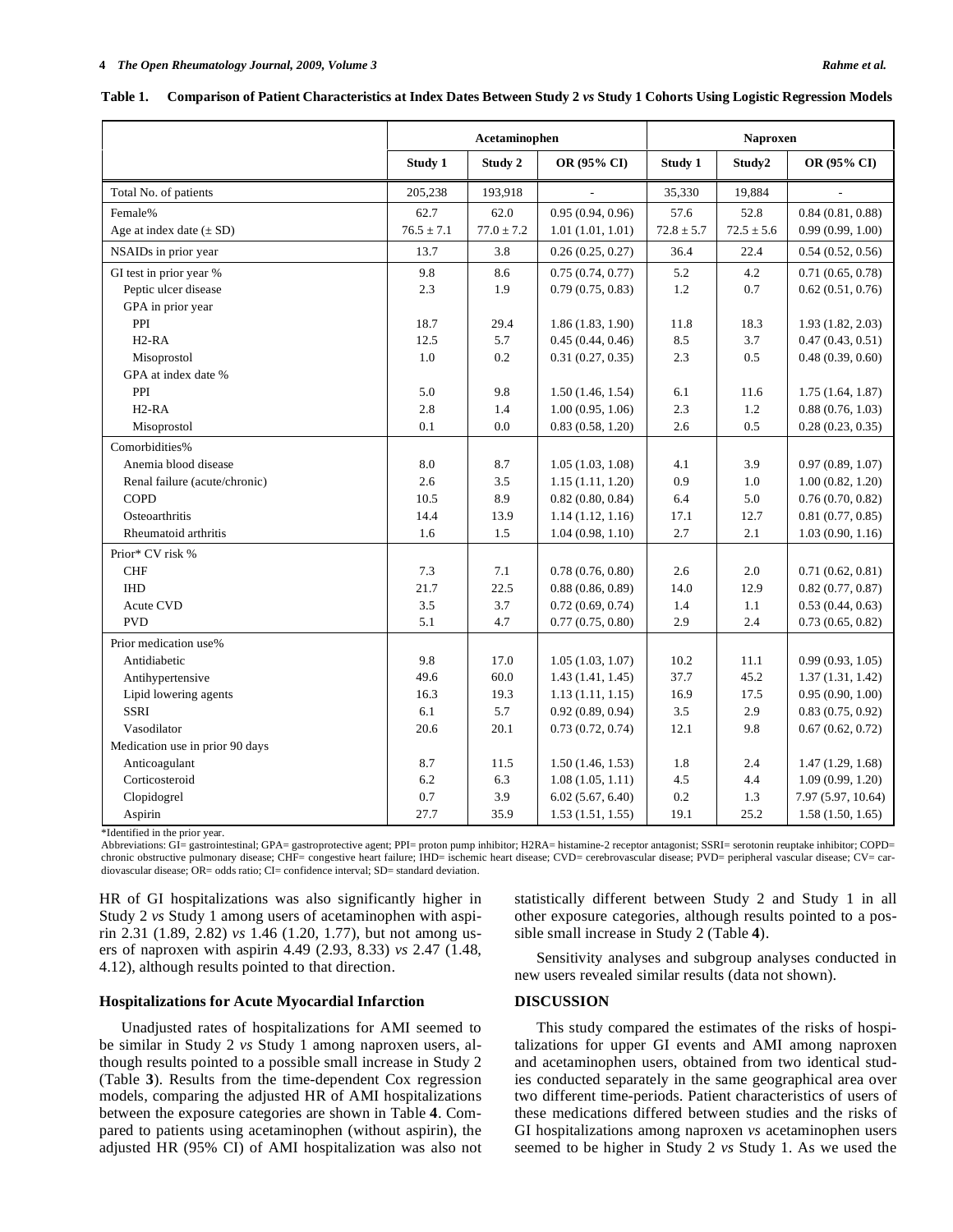| Table 2. Logistic Regression Models Comparing Patient Characteristics of those Using Naproxen vs Acetaminophen at the Index |
|-----------------------------------------------------------------------------------------------------------------------------|
| Date in the Two Study Cohorts                                                                                               |

|                                 |                                      | Study 1                           | Study 2                              |                                   |  |
|---------------------------------|--------------------------------------|-----------------------------------|--------------------------------------|-----------------------------------|--|
|                                 | <b>All Patients</b><br>$N = 240,568$ | <b>New Users</b><br>$N = 144,059$ | <b>All Patients</b><br>$N = 213,802$ | <b>New Users</b><br>$N = 132,381$ |  |
|                                 | OR (95% CI)                          |                                   |                                      |                                   |  |
| Female                          | 0.62(0.62, 0.63)                     | 0.75(0.73, 0.76)                  | 0.59(0.58, 0.60)                     | 0.68(0.66, 0.69)                  |  |
| Age at index date               | 0.92(0.92, 0.92)                     | 0.91(0.91, 0.91)                  | 0.91(0.91, 0.91)                     | 0.90(0.90, 0.90)                  |  |
| NSAIDs in prior year            | 5.70 (5.63, 5.78)                    |                                   | 14.72 (14.48, 14.96)                 |                                   |  |
| GI test in prior year           | 0.76(0.74, 0.78)                     | 0.74(0.70, 0.77)                  | 0.70(0.67, 0.72)                     | 0.70(0.66, 0.74)                  |  |
| Peptic ulcer disease            | 0.81(0.77, 0.85)                     | 0.73(0.66, 0.80)                  | 0.70(0.65, 0.76)                     | 0.54(0.47, 0.62)                  |  |
| GPA in prior year               |                                      |                                   |                                      |                                   |  |
| PPI                             | 0.52(0.51, 0.53)                     | 0.56(0.54, 0.58)                  | 0.52(0.51, 0.53)                     | 0.62(0.60, 0.64)                  |  |
| H <sub>2</sub> RA               | 0.58(0.57, 0.60)                     | 0.70(0.67, 0.73)                  | 0.56(0.54, 0.58)                     | 0.73(0.68, 0.79)                  |  |
| Misoprostol                     | 0.77(0.75, 0.80)                     | 0.56(0.44, 0.72)                  | 0.79(0.72, 0.87)                     | 0.86(0.58, 1.29)                  |  |
| GPA at index date               |                                      |                                   |                                      |                                   |  |
| PPI                             | 1.52(1.48, 1.56)                     | 1.60(1.53, 1.68)                  | 1.55(1.51, 1.59)                     | 1.79(1.72, 1.86)                  |  |
| H <sub>2</sub> RA               | 1.14(1.10, 1.18)                     | 0.94(0.87, 1.01)                  | 0.96(0.90, 1.02)                     | 0.99(0.86, 1.13)                  |  |
| Misoprostol                     | 9.82 (9.28, 10.38)                   | 12.55 (11.21, 14.05)              | 12.80 (10.96, 14.96)                 | 15.52 (10.87, 22.15)              |  |
| Comorbidities                   |                                      |                                   |                                      |                                   |  |
| Anemia/blood disease            | 0.77(0.75, 0.80)                     | 0.75(0.71, 0.78)                  | 0.78(0.75, 0.80)                     | 0.74(0.70, 0.79)                  |  |
| Renal failure                   | 0.58(0.55, 0.62)                     | 0.49(0.44, 0.54)                  | 0.43(0.40, 0.47)                     | 0.51(0.46, 0.57)                  |  |
| <b>COPD</b>                     | 0.65(0.63, 0.66)                     | 0.68(0.65, 0.71)                  | 0.67(0.65, 0.70)                     | 0.63(0.59, 0.66)                  |  |
| Osteoarthritis                  | 0.73(0.72, 0.74)                     | 1.33(1.33, 1.37)                  | 0.72(0.71, 0.74)                     | 1.07(1.03, 1.11)                  |  |
| Rheumatoid arthritis            | 1.74(1.69, 1.79)                     | 1.41(1.30, 1.54)                  | 1.80(1.73, 1.87)                     | 1.45(1.30, 1.61)                  |  |
| Prior CV risk factors           |                                      |                                   |                                      |                                   |  |
| <b>CHF</b>                      | 0.90(0.88, 0.93)                     | 0.68(0.64, 0.73)                  | 0.86(0.82, 0.90)                     | 0.81(0.75, 0.87)                  |  |
| <b>IHD</b>                      | 0.96(0.94, 0.98)                     | 0.86(0.83, 0.89)                  | 0.92(0.90, 0.94)                     | 0.91(0.87, 0.94)                  |  |
| <b>Acute CVD</b>                | 0.73(0.70, 0.77)                     | 0.51(0.47, 0.55)                  | 0.55(0.52, 0.59)                     | 0.38(0.35, 0.42)                  |  |
| <b>PVD</b>                      | 0.76(0.74, 0.79)                     | 0.70(0.66, 0.75)                  | 0.74(0.70, 0.77)                     | 0.66(0.62, 0.71)                  |  |
| Prior* medication use           |                                      |                                   |                                      |                                   |  |
| Antidiabetic                    | 0.69(0.68, 0.70)                     | 0.66(0.64, 0.69)                  | 0.64(0.64, 0.66)                     | 0.66(0.63, 0.68)                  |  |
| Antihypertensive                | 0.77(0.76, 0.78)                     | 0.88(0.86, 0.90)                  | 0.74(0.73, 0.76)                     | 0.85(0.83, 0.87)                  |  |
| Lipid lowering agents           | 0.93(0.91, 0.94)                     | 1.10(1.07, 1.13)                  | 0.95(0.93, 0.93)                     | 1.02(0.98, 1.05)                  |  |
| <b>SSRI</b>                     | 0.55(0.53, 0.56)                     | 0.57(0.54, 0.60)                  | 0.49(0.47, 0.51)                     | 0.49(0.46, 0.52)                  |  |
| Vasodilator                     | 0.77(0.76, 0.79)                     | 1.00(0.97, 1.04)                  | 0.77(0.75, 0.79)                     | 0.94(0.90, 0.98)                  |  |
| Medication use in prior 90 days |                                      |                                   |                                      |                                   |  |
| Anticoagulant                   | 0.31(0.30, 0.32)                     | 0.29(0.27, 0.30)                  | 0.34(0.32, 0.35)                     | 0.25(0.23, 0.26)                  |  |
| Corticosteroid                  | 0.84(0.82, 0.86)                     | 0.84(0.80, 0.88)                  | 0.90(0.87, 0.93)                     | 0.85(0.80, 0.90)                  |  |
| Clopidogrel                     | 0.86(0.72, 1.02)                     | 0.47(0.39, 0.56)                  | 0.57(0.54, 0.61)                     | 0.47(0.43, 0.51)                  |  |
| Aspirin                         | 0.71(0.70, 0.72)                     | 0.72(0.70, 0.74)                  | 0.69(0.68, 0.71)                     | 0.71(0.69, 0.73)                  |  |

\*In prior year.

same methodology, adjusted for all known confounders that could be measured from the database in both studies, we hypothesized that the increase in risk estimates observed in Study 2 among naproxen users is likely to be attributable to a higher pre-disposition to GI events of naproxen users in that study and/or a lower pre-disposition in acetaminophen users. This could be possible, if for example more patients at higher risk of GI events used naproxen in the second period, because of a perception of a better AMI safety with the drug and/or if more patients at high risk of GI events switched from acetaminophen to a COX-2 inhibitor, however, these hypotheses cannot be confirmed from the current data.

Nonetheless, these results suggest that estimates from observational studies assessing drug-related adverse events are affected by differences in study patients' characteristics, in particular those that cannot be measured and for adjusted in multivariable models such as disease severity and predisposition to the adverse event.

 Published studies assessing the association between naproxen use and GI events have found an increased risk with naproxen either when compared to no-use [27], acetaminophen [28] or other NSAIDs, [29, 30] however, the magnitude of this increase has varied between the studies [27, 31, 32]; some reporting a two-fold increase [27], while others reporting a 9-fold increase [31]. In our study, we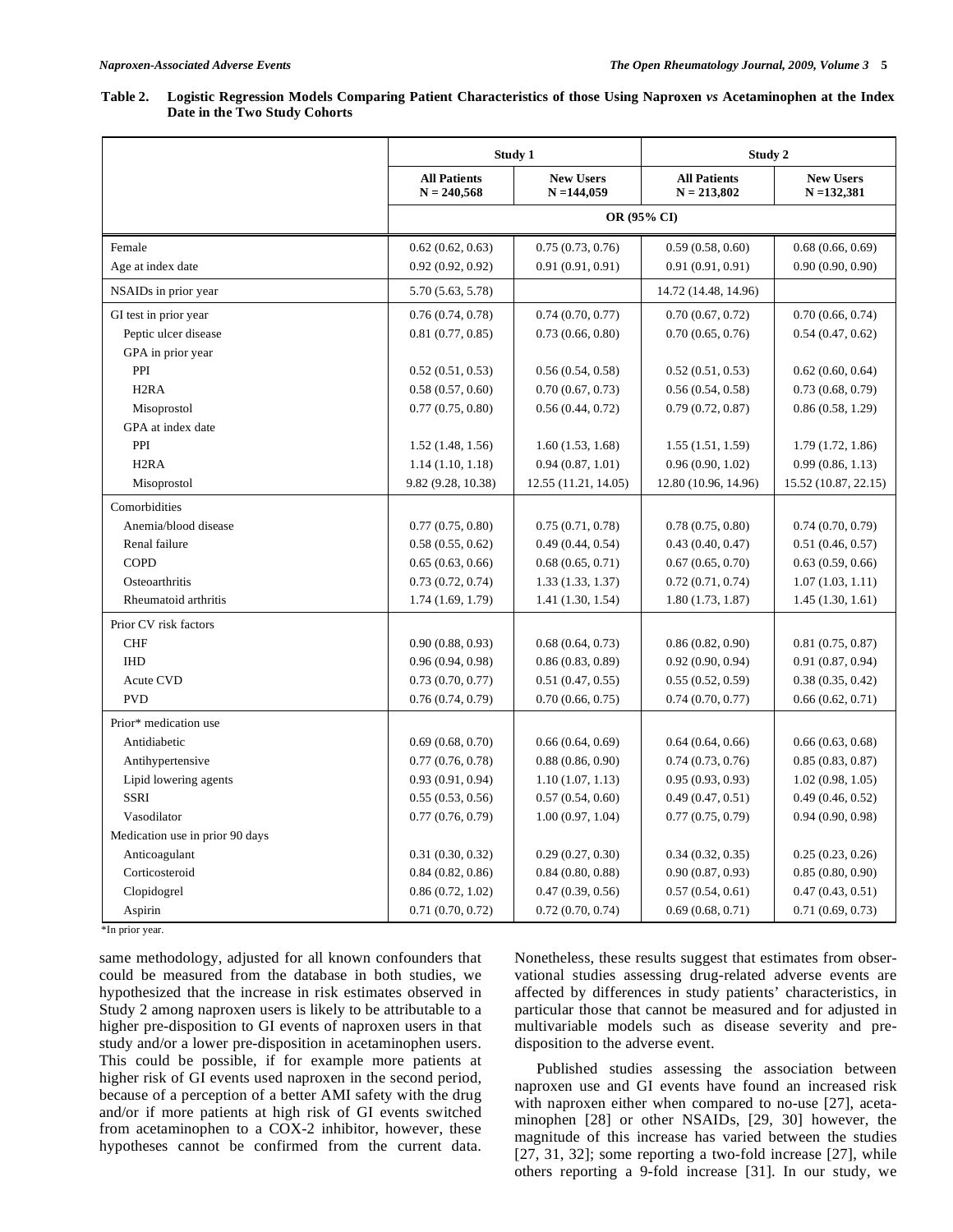|                      | No. of<br><b>Patients</b> | No. of<br><b>Prescriptions</b> | <b>Total Dura-</b><br>tion (Years) | <b>No. of GI Hospitalizations</b><br>(Rate /1000 p-Years) | <b>No. of AMI Hospitalizations</b><br>(Rate /1000 p-Years) |  |  |
|----------------------|---------------------------|--------------------------------|------------------------------------|-----------------------------------------------------------|------------------------------------------------------------|--|--|
| Study 1              |                           |                                |                                    |                                                           |                                                            |  |  |
| Acetamin             | 153,638                   | 1,223,017                      | 62,974                             | 281 (4.46)                                                | 585 (9.28)                                                 |  |  |
| Naproxen             | 29,056                    | 134,991                        | 7,904                              | 49(6.20)                                                  | 52 (6.57)                                                  |  |  |
| $Acetamin + aspirin$ | 51,600                    | 549,497                        | 29,412                             | 181 (6.15)                                                | 400 (13.59)                                                |  |  |
| $Naproxen + aspirin$ | 6,274                     | 34,008                         | 1,957                              | 16(8.17)                                                  | 22(11.24)                                                  |  |  |
| Study 2              |                           |                                |                                    |                                                           |                                                            |  |  |
| Acetamin             | 129,429                   | 1,238,624                      | 62,826                             | 193 (3.07)                                                | 559 (8.89)                                                 |  |  |
| Naproxen             | 15,200                    | 90,045                         | 5,191                              | 43 (8.28)                                                 | 35(6.74)                                                   |  |  |
| $Acetamin + aspirin$ | 64,489                    | 826,057                        | 42,720                             | 237(5.54)                                                 | 591 (13.83)                                                |  |  |
| Naproxen +aspirin    | 4684                      | 34537                          | 1900                               | 16(8.42)                                                  | 24 (12.63)                                                 |  |  |

**Table 3. Total Number of Prescriptions and Crude Rates of GI and AMI Hospitalizations** 

Abbreviations: yrs= years; p-yrs=patient-years; GI= gastrointestinal; AMI= acute myocardial infarction.

#### **Table 4. Association Between Naproxen** *vs* **Acetaminophen Utilisation and Hospitalization for GI and AMI Adverse Events- Cox-Regression Models with Time Dependent Exposure**

|                      |                  | <b>AMI Hospitalizations</b> | <b>GI</b> Hospitalizations |                   |  |  |  |
|----------------------|------------------|-----------------------------|----------------------------|-------------------|--|--|--|
|                      | Study 1          | Study 2                     | Study 1                    | Study 2           |  |  |  |
| $HR(95\% CI)$        |                  |                             |                            |                   |  |  |  |
| Acetamin.            | 1 (reference)    | l (reference)               | 1 (reference)              | 1 (reference)     |  |  |  |
| Naproxen             | 0.94(0.70, 1.25) | 1.18(0.83, 1.67)            | 2.22(1.62,3.06)            | 4.94 (3.48, 7.02) |  |  |  |
| Acetamin.+ aspirin   | 1.10(0.97, 1.26) | 1.15(1.01, 1.30)            | 1.46(1.20, 1.77)           | 2.31(1.89, 2.82)  |  |  |  |
| $Naproxen + aspirin$ | 1.05(0.68, 1.61) | 1.44 (0.95, 2.18)           | 2.47(1.48, 4.12)           | 4.94 (2.93, 8.33) |  |  |  |

The models adjusted for all patient characteristics that appear in Table **1**.

reporting a 9-fold increase [31]. In our study, we found a acetaminophen users in Study 1, and a 5-fold increase in Study 2. Observational studies assessing the association between naproxen and CV adverse events have also had conflicting results [16, 18, 20, 23-26]. Many of these studies have found a beneficial CV effect of naproxen when compared to other NSAIDs [16, 18, 23], while others did not find such effect when naproxen was compared to no or remote use of NSAID, [25, 26] with some finding an increased risk with naproxen [20, 24].

 While many studies have discussed the possible presence of channeling bias occurring when higher risk patients are more likely to be prescribed a specific drug [33, 34], and methods to reduce this bias have been recommended; [34] no previously published study has documented the magnitude of variation in results over time in the same population. Recently, one paper investigating the risk of AMI with NSAIDs, showed that adjustments for the dose and pattern of utilization of the medications (number of previous prescriptions, duration, and number of gaps between previous prescriptions) significantly affect the results [35]. In our analyses, results between the two studies remained different, when we considered only 'New users' (those who did not have any NSAID or acetaminophen prescription in the previous year) (data not shown). Therefore, previous use of NSAID cannot solely account for the difference in results observed between the two studies.

 Our two studies were conducted using large, populationbased, well-validated medical databases that included patients with multiple GI and AMI risk factors who are typically excluded from clinical trials. We used identical designs and methods in both studies to rule out the possibility of any change related to the methodology used. Nonetheless, our studies have limitations. First, misclassification may have occurred in the identification of some co-morbidity that relied on physician diagnoses such as COPD, renal failure, alcohol or drug abuse, osteoarthritis, and rheumatoid arthritis. However, these misclassifications, if they occurred, were likely to be non-differential between studies and between study medications within each study and are unlikely responsible for the important change in results observed between the two studies. Second, differences may exist between patients prescribed acetaminophen and those prescribed naproxen, based on variables that were not available in the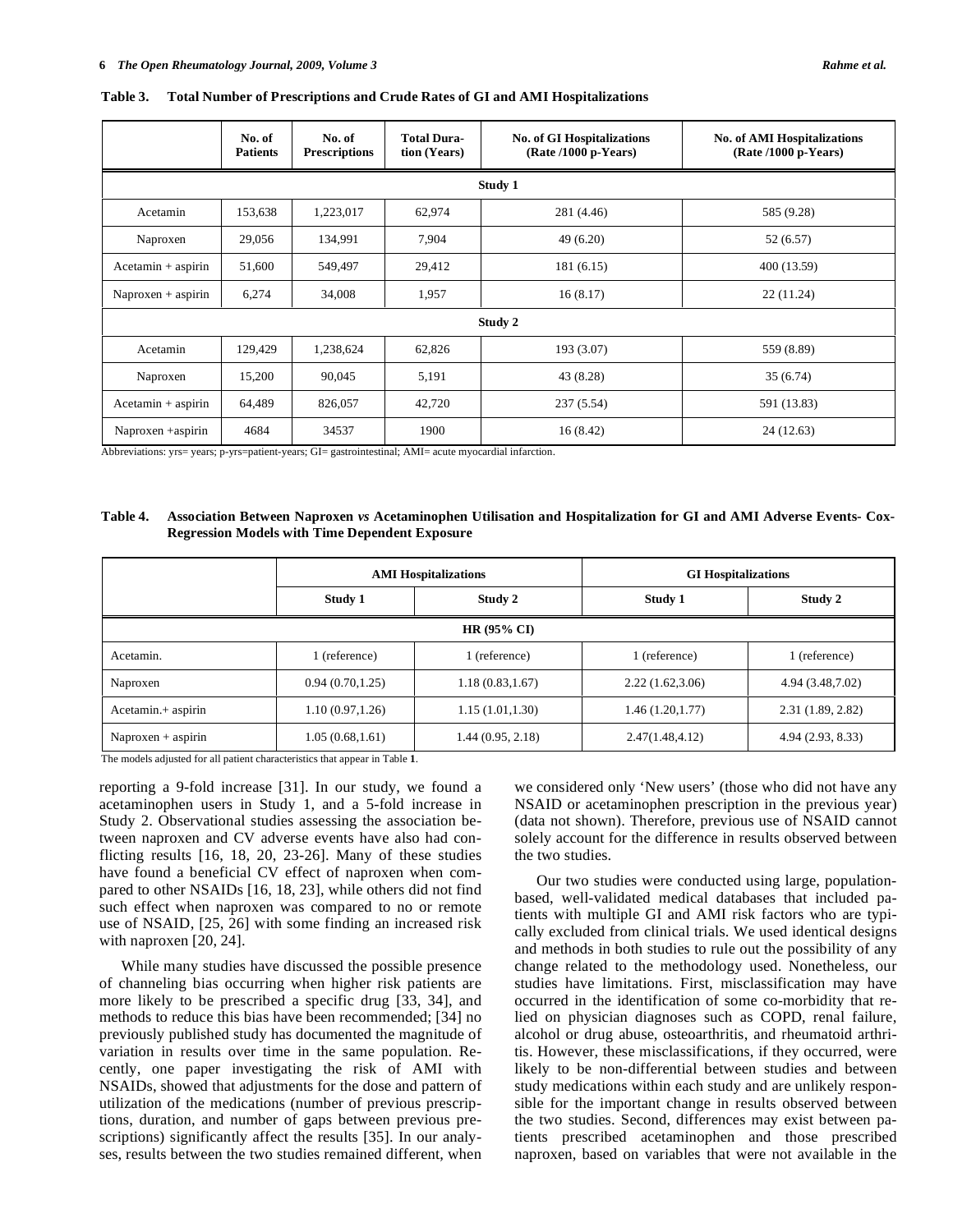database such as use of non-prescription aspirin or ibuprofen and a history of GI events prior to the period examined in this study, however, these variables are not expected to differ between the two studies and although there is a possibility that they may have biased the results in each study toward the null, they were unlikely responsible for the change in HR observed between the two studies.

 In conclusion, our study shows that estimates of the risk of medication-related adverse events may differ with differences in study populations.

# **ACKNOWLEDGEMENT**

 Dr. Rahme had full access to all of the data in the study and takes responsibility for the integrity of the data and the accuracy of the data analysis.

#### **STATEMENT OF INTERESTS**

#### **Authors' Declaration of Personal Interests**

- (i) Dr. Morin has received honoraria (consultant and speaker fees) from the Procter and Gamble, sanofiaventis, Amgen and Novartis in the course of other studies.
- (ii) Dr. Rahme has received research funding and consultant fees from Merck & Co. Inc., Pfizer Canada, Boehringer Ingelheim, Chiesti Farmaceutici and ETHYPHARM in the course of other studies. All other authors have no conflict of interest.

# **REFERENCES**

- [1] Wolfe F, Zhao S, Lane N. Preference for nonsteroidal antiinflammatory drugs over acetaminophen by rheumatic disease patients: a survey of 1,799 patients with osteoarthritis, rheumatoid arthritis, and fibromyalgia. Arthritis Rheum 2000; 43: 378-85.
- [2] Pincus T, Koch GG, Sokka T, *et al*. A randomized, double-blind, crossover clinical trial of diclofenac plus misoprostol versus acetaminophen in patients with osteoarthritis of the hip or knee. Arthritis Rheum 2001; 44(7), 1477-80.
- [3] Laine L, White WB, Rostom A, Hochberg M. COX-2 Selective Inhibitors in the treatment of osteoarthritis. Semin Arthritis Rheum 2008 3; 38: 165-87.
- [4] Bombardier C, Laine L, Reicin A, *et al*. Comparison of upper gastrointestinal toxicity of rofecoxib and naproxen in patients with rheumatoid arthritis. VIGOR Study Group. N Engl J Med 2000; 343: 1520-8.
- [5] Silverstein FE, Faich G, Goldstein JL, *et al*. Gastrointestinal toxicity with celecoxib vs nonsteroidal anti-inflammatory drugs for osteoarthritis and rheumatoid arthritis: the CLASS study: A randomized controlled trial. celecoxib long-term arthritis safety study. JAMA 2000; 284: 1247-55.
- [6] Coruzzi G, Venturi N, Spaggiari S. Gastrointestinal safety of novel nonsteroidal antiinflammatory drugs: selective COX-2 inhibitors and beyond. Acta Biomed 2007; 78: 96-110.
- [7] Wolfe MM, Lichtenstein DR, Singh G. Gastrointestinal toxicity of nonsteroidal antiinflammatory drugs. N Engl J Med 1999; 340: 1888-99.
- [8] Barrison AF, Wolfe MM. Management of NSAID-related gastrointestinal mucosal injury. Inflammopharmacology 1999; 7: 277-86.
- [9] American College of Rheumatology. Update of ACR guidelines for osteoarthritis: role of the coxibs. J Pain Symptom Manage 2002; 32(4 Suppl): S31-S34.
- [10] Scheiman JM, Yeomans ND, Talley NJ, *et al*. Prevention of ulcers by esomeprazole in at-risk patients using non-selective NSAIDs and COX-2 inhibitors. Am J Gastroenterol 2006; 101: 701-10.
- [11] Rahme E, Toubouti Y, LeLorier J. Utilization and cost comparison of current and optimal prescribing of nonsteroidal antiinflammatory drugs in Quebec, Canada. J Rheumatol 2006; 33: 588-96.
- [12] Goldstein JL, Correa P, Zhao WW, *et al*. Reduced incidence of gastroduodenal ulcers with celecoxib, a novel cyclooxygenase-2 inhibitor, compared to naproxen in patients with arthritis. Am J Gastroenterol 2001; 96: 1019-27.
- [13] Bresalier RS, Sandler RS, Quan H, *et al*. Cardiovascular events associated with rofecoxib in a colorectal adenoma chemoprevention trial. N Engl J Med 2005; 352: 1092-102.
- [14] Nussmeier NA, Whelton AA, Brown MT, *et al*. Complications of the COX-2 inhibitors parecoxib and valdecoxib after cardiac surgery. N Engl J Med 2005; 352: 1081-91.
- [15] Solomon SD, McMurray JJV, Pfeffer MA, *et al*. Cardiovascular risk associated with celecoxib in a clinical trial for colorectal adenoma prevention. N Engl J Med 2005; 352: 1071-80.
- [16] McGettigan P, Henry D. Cardiovascular risk and inhibition of cyclooxygenase: a systematic review of the observational studies of selective and nonselective inhibitors of cyclooxygenase 2. JAMA 2006; 296: 1633-44.
- [17] Rahme E, Nedjar H, Bizzi A, Morin S. Hospitalization for gastrointestinal adverse events attributable to the use of low-dose aspirin among seniors also using NSAIDs: a retrospective cohort study. Aliment Pharmacol Ther 2007; 26: 1387-98.
- [18] Rahme E, Pilote L, LeLorier J. Association between naproxen use and protection against acute myocardial infarction. Arch Int Med 2002; 162: 1111-5.
- [19] Watson DJ, Rhodes T, Cai B, Guess HA. Lower risk of thromboembolic cardiovascular events with naproxen among patients with rheumatoid arthritis. Arch Intern Med 2002; 162: 1105-10.
- [20] Graham DJ, Campen D, Hui R, *et al*. Risk of acute myocardial infarction and sudden cardiac death in patients treated with cyclooxygenase 2 selective and non-selective non-steroidal antiinflammatory drugs: nested case-control study. Lancet 2005; 365: 475-81.
- [21] Rahme E, Nedjar H, Bizzi A, Morin S. Hospitalization for gastrointestinal adverse events attributable to the use of low-dose aspirin among patients 50 years or older also using non-steroidal antiinflammatory drugs: a retrospective cohort study. Aliment Pharmacol Ther 2007; 26: 1387-98.
- [22] Ake CF, Carpenter AL. Survival Analysis with PHREG: Using MI and MIANALYZE to Accomodate Missing Data. 2002.
- [23] Hippisley-Cox J, Coupland C, Logan R. Risk of adverse gastrointestinal outcomes in patients taking cyclo-oxygenase-2 inhibitors or conventional non-steroidal anti-inflammatory drugs: population based nested case-control analysis. BMJ 2005; 331: 1310-6.
- [24] Rahme E, Nedjar H. Risks and benefits of COX-2 inhibitors vs non-selective NSAIDs: does their cardiovascular risk exceed their gastrointestinal benefit? A retrospective cohort study. Rheumatology (Oxford) 2007; 46: 435-8.
- [25] Ashworth NL, Peloso PM, Muhajarine N, Stang M. Risk of hospitalization with peptic ulcer disease or gastrointestinal hemorrhage associated with nabumetone, Arthrotec, diclofenac, and naproxen in a population based cohort study. J Rheumatol 2005; 32: 2212-7.
- [26] Strom BL, Schinnar R, Bilker WB, Feldman H, Farrar JT, Carson JL. Gastrointestinal tract bleeding associated with naproxen sodium vs ibuprofen. Arch Intern Med 1997; 157: 2626-31.
- [27] Lewis SC, Langman MJ, Laporte JR, Matthews JN, Rawlins MD, Wiholm BE. Dose-response relationships between individual nonaspirin nonsteroidal anti-inflammatory drugs (NANSAIDs) and serious upper gastrointestinal bleeding: a meta-analysis based on individual patient data. Br J Clin Pharmacol 2002; 54: 320-6.
- [28] Henry D, Lim LL, Garcia Rodriguez LA, *et al*. Variability in risk of gastrointestinal complications with individual non-steroidal antiinflammatory drugs: results of a collaborative meta-analysis. BMJ 1996; 312: 1563-6.
- [29] Solomon DH, Glynn RJ, Levin R, Avorn J. Nonsteroidal antiinflammatory drug use and acute myocardial infarction. Arch Intern Med 2002; 162: 1099-104.
- [30] Levesque LE, Brophy JM, Zhang B. The risk for myocardial infarction with cyclooxygenase-2 inhibitors: a population study of elderly adults. Ann Intern Med 2005; 142: 481-9.
- [31] Mamdani M, Rochon P, Juurlink DN, *et al*. Effect of selective cyclooxygenase 2 inhibitors and naproxen on short-term risk of acute myocardial infarction in the elderly. Arch Int Med 2003; 163: 481-6.